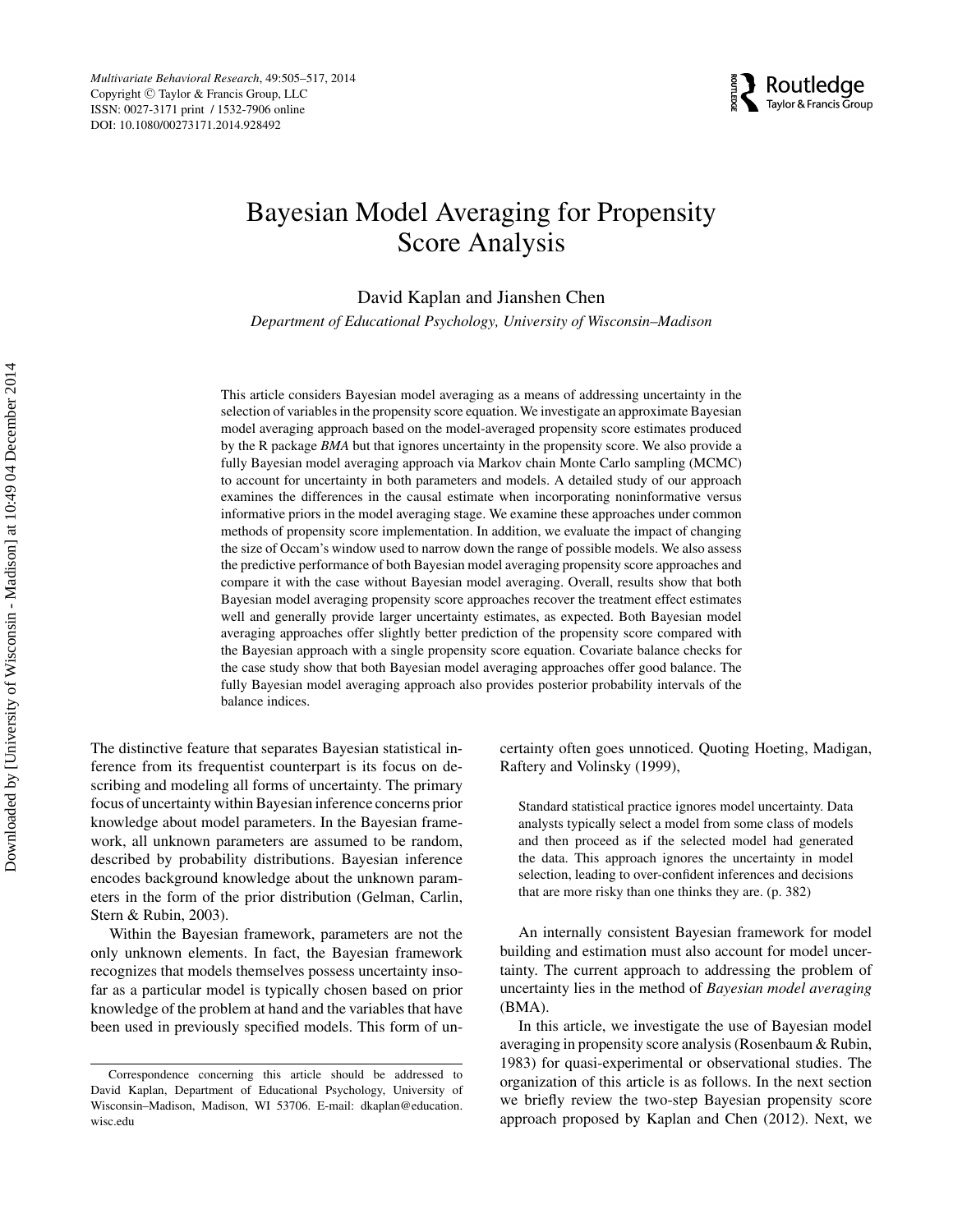outline the method of Bayesian model averaging with an additional discussion of Occam's window (Madigan & Raftery, 1994)—a method used to reduce the overall size of the model space. This is followed by the proposed approaches to Bayesian model averaging within the propensity score framework. Here we outline two approaches to Bayesian model averaging using existing packages in R (R Development Core Team, 2011). The first approach adopts the model-averaged propensity score estimates provided by the R package *BMA* (Raftery, Hoeting, Volinsky, Painter & Yeung, 2009). The second approach approach employs a Markov chain Monte Carlo (MCMC) procedure to obtain the posterior propensity scores in the selected models via the R packages *BMA* and *MCMCpack* (Martin, Quinn & Park, 2010). The former approach is approximately Bayesian because the model selection criterion is Bayesian but the posterior mean estimates in the selected models are approximated by maximum likelihood estimates, whereas the latter approach is fully Bayesian insofar as it utilizes Bayesian model selection criteria but also simulates the posterior distribution of the propensity score using MCMC, allowing for the incorporation of priors into the selected propensity score models. After the elaboration of the methods, we outline the design of two simulation studies and their results. This is followed by the design and results of a real-data study case. The article concludes with a discussion.

# BAYESIAN APPROACHES TO PROPENSITY SCORE ANALYSIS

In their seminal paper, Rosenbaum and Rubin (1983) proposed propensity score analysis as a practical tool for reducing selection bias through balancing treatment and control groups on measured covariates. Since then, a variety of propensity score techniques have been developed for both the estimation and the application of the propensity score. Models for estimating the propensity score equation have included parametric logit regression with chosen interaction and polynomial terms (e.g., Dehejia & Wahba, 1999; Hirano & Imbens, 2001), and generalized boosting modeling (Mc-Caffrey, Ridgeway & Morral, 2004). Methods for estimating the treatment effect while accounting for the propensity score include stratification, weighting, matching, and regression adjustment.

Rubin (1985) argued that a Bayesian approach to propensity score analysis should be of great interest to the applied Bayesian analyst, and yet propensity score estimation within the Bayesian framework was not addressed until relatively recently. Hoshino (2008) developed a quasi-Bayesian estimation method for general parametric models, such as latent variable models, and developed a MCMC algorithm to estimate the propensity score. McCandless, Gustafson and Austin (2009) provided a practical Bayesian approach to propensity score stratification, estimating the propensity score and the treatment effect and sampling from the joint posterior distribution of model parameters via an MCMC algorithm. The marginal posterior probability of the treatment effect can then be obtained based on the joint posterior distribution. Similar to the McCandless et al. (2009) study, An (2010) presented a Bayesian approach that jointly models both the propensity score equation and outcome equation at the same time and extended this one-step Bayesian approach to propensity score regression and single nearest neighbor matching methods.

A consequence of the Bayesian joint modeling procedure utilized by McCandless et al. (2009) and An (2010) is that the posterior distribution of the propensity score may be affected by the outcome variable that is observed after treatment assignment, resulting in biased propensity score estimation. This is especially problematic if the relationship between the outcome and the propensity score is misspecified (McCandless, Douglas, Evans & Smeeth, 2010). To solve this problem, McCandless et al. (2010) utilized an approximate Bayesian technique introduced by Lunn, Best, Spiegelhalter, Graham and Neuenschwander (2009) for preventing undesirable feedback between the propensity score model and outcome model components. Specifically, McCandless et al. (2010) included the posterior distribution of the propensity score parameters as covariate input in the outcome model so that the flow of information between the propensity score and the outcome is restricted. This so-called *sequential Bayesian propensity score analysis* yields treatment effect estimates that are comparable to estimates obtained from frequentist propensity score analysis. Nevertheless, as McCandless et al. (2010) pointed out, their method is only approximately Bayesian and also encounters the difficulty that the Markov chain is not guaranteed to converge.

In order to maintain a fully Bayesian framework while overcoming the conceptual and practical difficulties of the joint modeling methods of McCandless et al. (2009) and An (2010), a two-step Bayesian propensity score approach (BPSA) was recently developed by Kaplan and Chen (2012) that can incorporate prior information on the model parameters of both the propensity score equation and outcome model equation. Consistent with Bayesian theory (see, e.g., Finetti, 1974), specifying prior distributions on the model parameters is a natural way to quantify uncertainty— here in both the propensity score and outcome equations. We develop the Bayesian model averaging approaches based on the Kaplan & Chen's approach to Bayesian propensity score analysis and discuss its method and properties in the next section.

# A TWO-STEP BAYESIAN PROPENSITY SCORE ANALYSIS

As noted earlier, a recent paper by Kaplan and Chen (2012) advanced a two-step approach to Bayesian propensity score analysis that was found to quite accurately estimate the treatment effect while at the same time preventing undesirable feedback between the propensity score model and the outcome model. We apply Bayesian model averaging to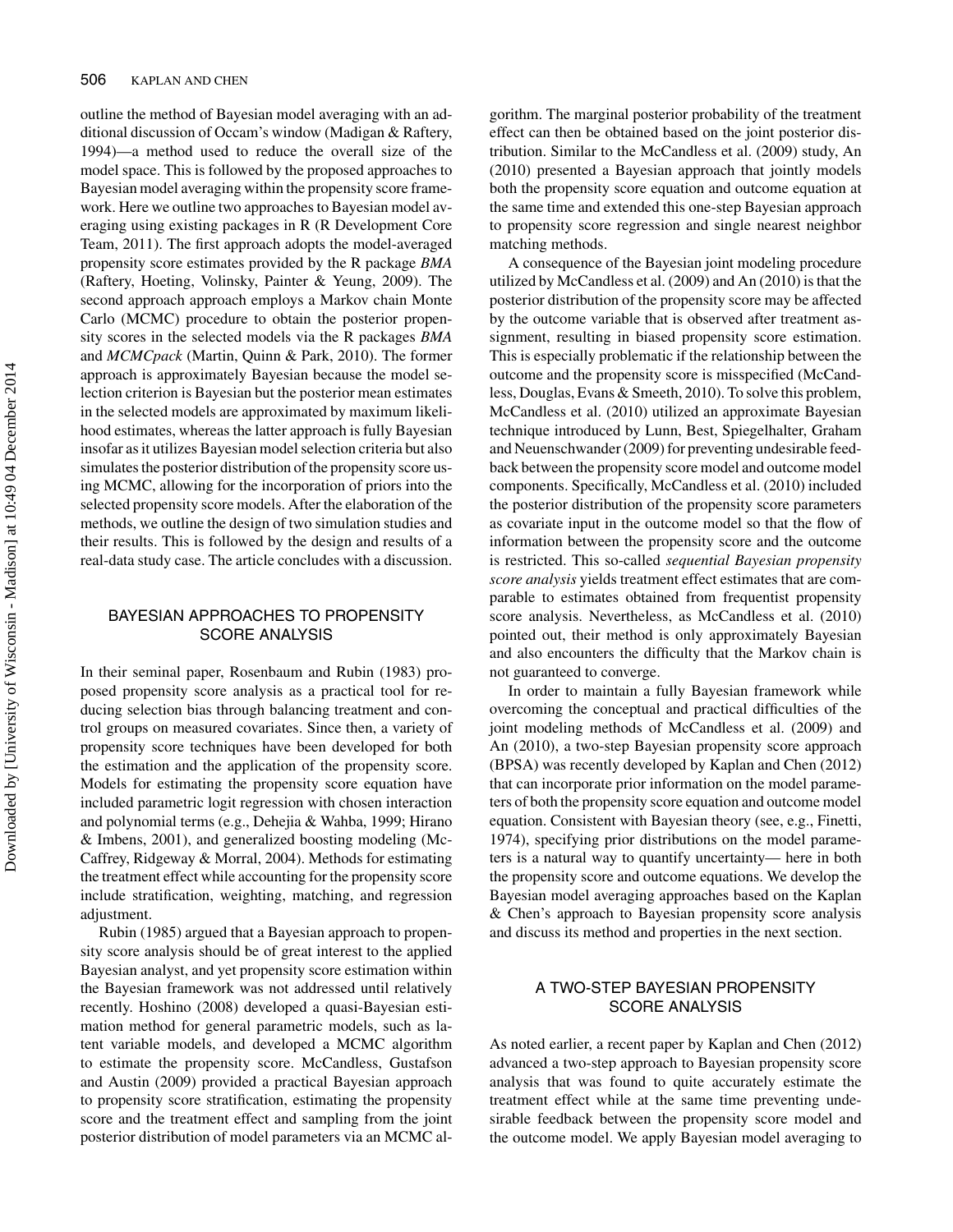the Kaplan & Chen model and describe that model in this section.

# Specification of the Two-Step Bayesian PSA Model

In the Kaplan and Chen (2012) two-step Bayesian propensity score approach (BPSA), the propensity score model specified was the following logit model.

$$
Log\left(\frac{e(x)}{1 - e(x)}\right) = \alpha + \beta x,\tag{1}
$$

where  $\alpha$  is the intercept,  $\beta$  refers to a vector of slopes, and *x* represents a set of chosen covariates. For this step, Kaplan & Chen use the R package *MCMClogit* (Martin et al., 2010) to sample from the posterior distributions of *α* and *β* using a random walk Metropolis algorithm. After the posterior propensity scores are obtained, a Bayesian outcome model is fit in the second step to estimate the treatment effect via various propensity score methods such as stratification, weighting, and optimal full matching.

To illustrate the Kaplan and Chen (2012) approach, consider a posterior sampling procedure of a chosen Bayesian logit model with 1*,* 000 iterations and a thinning interval of 1. Then for each observation, there will be  $m = 1,000$  posterior propensity scores *e*(*x*) calculated using propensity score model parameters  $\alpha$  and  $\beta$  as follows:

$$
e(x) = \frac{\exp(\alpha + \beta x)}{1 + \exp(\alpha + \beta x)}.
$$
 (2)

Based on each posterior propensity score, there will be  $J = 1,000$  posterior draws of the treatment effect  $\gamma$  generated from its posterior distribution. Assuming that *y* is the outcome and *T* is the treatment indicator, Kaplan and Chen (2012) then provide the following treatment effect estimator,

$$
E(\gamma \mid x, y, T) = m^{-1} J^{-1} \sum_{i=1}^{m} \sum_{j=1}^{J} \gamma_j(\eta_i),
$$
 (3)

where  $J^{-1} \sum_{j=1}^{J} \gamma_j(\eta_i)$  is the posterior sample mean of  $\gamma$  in the Bayesian outcome model based on the *ith* set of propensity scores  $\eta_i$ ,  $i = 1, \ldots, m$  and  $j = 1, \ldots, J$ . This posterior sample mean is then averaged over *m* sets of posterior propensity scores. The posterior variance of  $\gamma$  is then based on the total variance formula,

$$
Var(\gamma \mid x, y, T) = m^{-1} \sum_{i=1}^{m} \sigma_{\gamma(\eta_i)}^2 + (m - 1)^{-1}
$$

$$
\sum_{i=1}^{m} \left\{ \mu_{\gamma(\eta_i)} - m^{-1} \sum_{i=1}^{m} \mu_{\gamma(\eta_i)} \right\}^2, \quad (4)
$$

where

$$
\sigma_{\gamma(\eta_i)}^2 = (J-1)^{-1} \sum_{j=1}^J \left\{ \gamma_j(\eta_i) - J^{-1} \sum_{j=1}^J \gamma_j(\eta_i) \right\}^2 \tag{5}
$$

is the posterior sample variance of  $\gamma$  in the Bayesian outcome model under the *ith* set of propensity scores and

$$
\mu_{\gamma(\eta_i)} = J^{-1} \sum_{j=1}^{J} \gamma_j(\eta_i), \tag{6}
$$

is the posterior sample mean of  $\gamma$  in the same Bayesian outcome model. Notice that two sources of variation are present in Equation (4). The first source of variation is the average of the posterior variances of *γ* across the posterior samples of propensity scores, represented by the first part of the right hand side of Equation (4), and the second source of variation comes from the variance of the posterior means of *γ* obtained across the posterior samples of propensity scores, estimated by the second part of the right-hand side of Equation (4) (Kaplan & Chen, 2012).

A graphical display of the Kaplan and Chen (2012) twostep Bayesian propensity score model is shown in Figure 1. On the left-hand side, Step 1 shows a Bayesian logistic regression with model parameters *α* and *β* as in Equation (2). For each of the 1,000 draws from the posterior distribution of the propensity score model parameters, 1,000 draws are then obtained from the posterior distribution of treatment effect *γ* .

Kaplan and Chen (2012) conducted three simulation studies as well as a small case study comparing frequentist propensity score analysis with the two-step Bayesian alternative focusing on the estimated treatment effect and variance estimates. The effects of different sample sizes, true treatment effects, and choice of priors on the treatment effect and variance estimates were also evaluated. Consistent with Bayesian theory, Kaplan and Chen's findings showed that lower prior precision of the treatment effect is desirable when no prior information is available in order to obtain estimates similar to frequentist results but wider intervals that account for propensity score uncertainty; or, higher prior precision is preferable when accurate prior information regarding treatment effects is attainable in order to obtain more accurate and precise treatment effect estimates. For the case of small sample size, the Bayesian approach shows slight superiority in the estimation of the treatment effect compared with the frequentist counterpart.

A further study of the covariate balance properties of the Kaplan and Chen (2012) approach was given in a case study by Chen and Kaplan (2014). Their results revealed that both Bayesian and frequentist propensity score approaches substantially reduced initial imbalance as expected, and their performance on covariate balance was similar with regard to the standardized mean/proportion differences and variance ratios in the treatment group and control group. Similar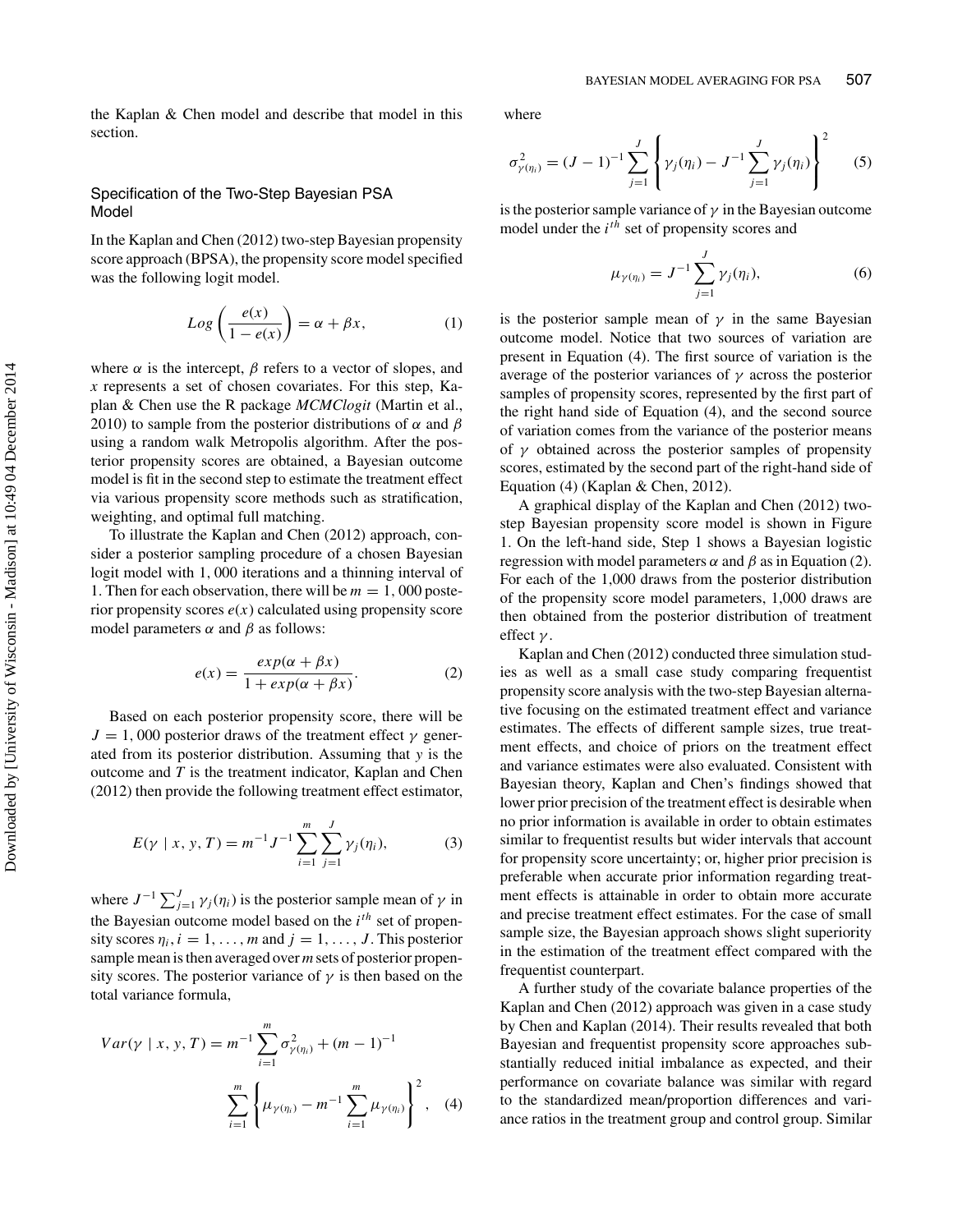

# 1. Posterior distribution of parameters in the Bayesian propensity score model

2. Posterior distribution of parameter in the Bayesian outcome model based on propensity score parameters

FIGURE 1 Graphical display of two-step Bayesian propensity score analysis.

performance was also found with respect to the 95% bootstrap intervals and posterior probability intervals. That is, although the frequentist propensity score approach provided slightly better covariate balance for the propensity score stratification and weighting methods, the two-step Bayesian approach offered slightly better covariate balance under optimal full matching method. Results of the Chen and Kaplan simulation study indicated similar findings. In addition, the Bayesian propensity score approach with informative priors showed equivalent balance performance compared with the Bayesian approach with noninformative priors, indicating that the specification of the prior distribution did not greatly influence the balance properties of the two-step Bayesian approach. The optimal full matching method, on average, offered the best covariate balance compared with stratification and weighting methods for both Bayesian and frequentist propensity score approaches. Chen and Kaplan also found that the two-step Bayesian approach under optimal full matching with either noninformative or informative priors provided, on average, the smallest standardized mean/proportion difference and variance ratio of the covariates between the treatment and control groups.

Chen and Kaplan (2014) argued that a benefit of conducting Bayesian propensity score analysis is that one can obtain the posterior distribution of the propensity score and thus the posterior distribution of corresponding balance indices (e.g., Cohen's *d* and variance ratio) so that the variation in balance indices can be studied in addition to the point estimates to assist in balance checking. Good balance is achieved if both the point estimates and the posterior probability intervals of the balance indices fall into the desirable range.

The Bayesian propensity score approaches described in the preceding paragraphs all assume that the propensity score model itself is, in some sense, fixed. Returning to the quote by Hoeting, Madigan, Raftery and Volinsky (1999), we argue that it is incorrect to treat the propensity score equation as fixed. Rather, as a model for treatment selection, it is reasonable to assume that many possible models could have been chosen. Thus, we argue that a full accounting of uncertainty in propensity score analysis should also address model uncertainty, and thus the purpose of this article is to explore Bayesian model averaging in the propensity score context.

In their paper, Kaplan and Chen (2012) noted that their approach addressed uncertainty in the parameters of the propensity score equation and outcome equation in a sensible fashion. However, they also noted that their approach did not address uncertainty in the choice of covariates to be used in the propensity score equation. The problem of covariate choice has been discussed in Steiner, Cook and Shadish (2011) and Steiner, Cook, Shadish and Clark (2010), who demonstrate important strategies for covariate selection that directly concern the assumption of strong ignorability of treatment assignment. However, uncertainty with regard to strong ignorability is captured in the disturbance term of the propensity score equation. As stated in the introduction, the purpose of this article is to provide two Bayesian approaches to addressing uncertainty in the choice of a propensity score model via Bayesian model averaging.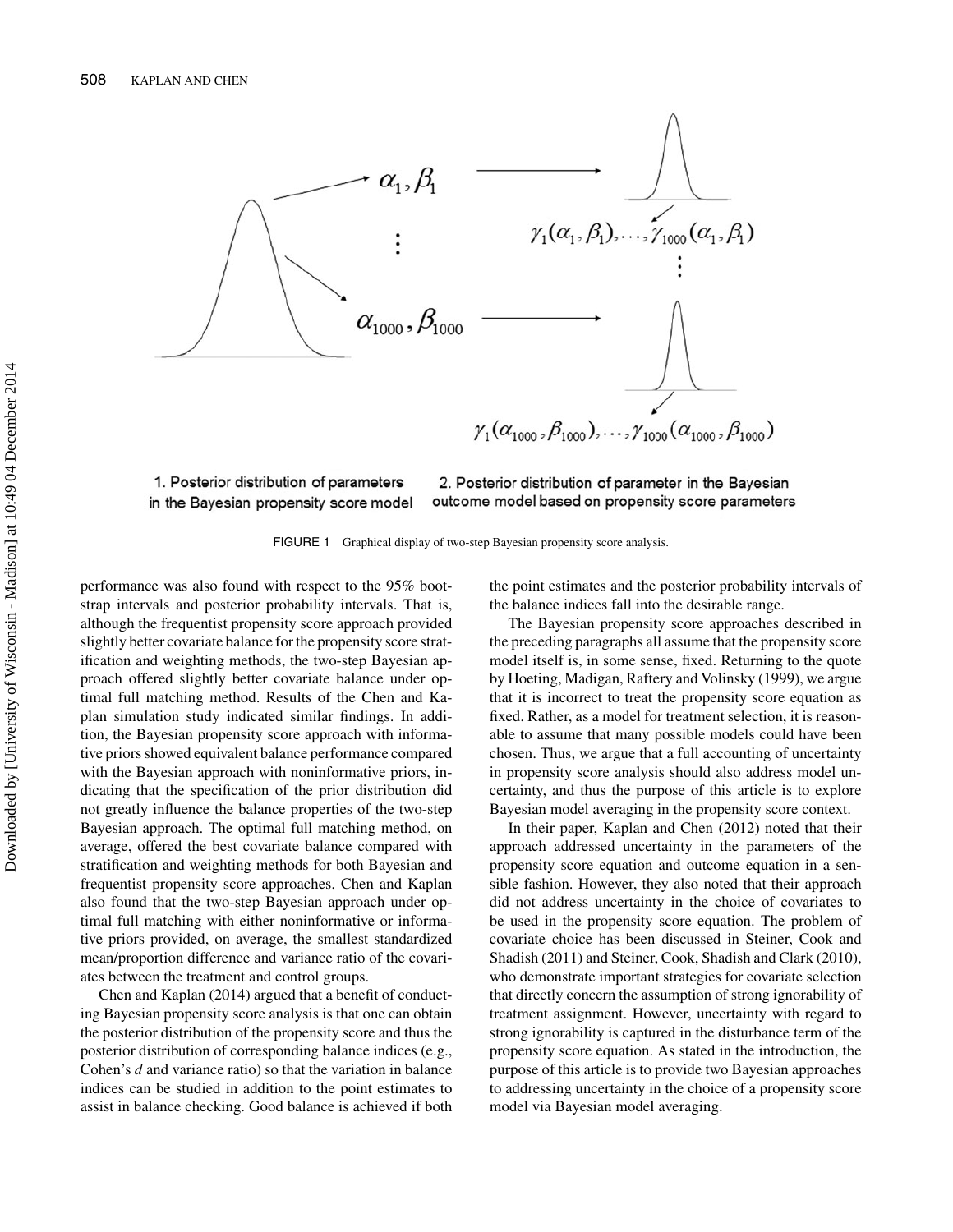#### BAYESIAN MODEL AVERAGING

To begin, consider a quantity of interest such as a future observation or a parameter. Following the notation given in Madigan and Raftery (1994, see also Hoeting et al., 1999), we denote this quantity as  $\Delta$ . Next, consider a set of competing models  $M_k$ ,  $k = 1, 2, ..., K$ , that are not necessarily nested. For this study,  $M_k$  could be  $k$  possible propensity score models. The posterior distribution of  $\Delta$  given data *y* can be written as

$$
p(\Delta|y) = \sum_{k=1}^{K} p(\Delta|M_k, y)p(M_k|y), \tag{7}
$$

where  $p(\Delta|M_k, y)$  is the posterior distribution of the quantity of interest given model  $M_k$  and  $p(M_k|y)$  is the posterior probability of model  $M_k$  written as

$$
p(M_k|y) = \frac{p(y|M_k)p(M_k)}{\sum_{l=1}^{K} p(y|M_l)p(M_l)}, \qquad l = 1, 2, ..., K.
$$
\n(8)

An important feature of Equation (8) is that  $p(M_k)$  will likely be different for different models. The term  $p(y|M_k)$ can be expressed as an integrated likelihood

$$
p(y|M_k) = \int p(y|\theta_k, M_k) p(\theta_k|M_k) d\theta_k, \tag{9}
$$

where  $p(y|\theta_k, M_k)$  is the likelihood under model  $M_k$  and  $p(\theta_k|M_k)$  is the prior density of  $\theta_k$  under model  $M_k$  (Madigan & Raftery, 1994).

It can be difficult to obtain an analytic solution to the integrated likelihood in Equation (9) because it is often of very high dimension. To resolve this problem one can use an approximation to the Bayesian information criterion (BIC), written as

$$
2\log p(y|M_k) \approx 2\log p(y|\hat{\theta}_k) - d_k \log(n) = -BIC_k,
$$
\n(10)

where  $d_k$  is the number of independent parameters in  $M_k$  and  $\hat{\theta}_k$  is the maximum likelihood estimator for the parameters in *Mk*. Thus, BMA provides an approach for combining models specified by researchers. The advantage of BMA has been discussed in Madigan and Raftery (1994) who showed that BMA provides better predictive performance than that of a single model. Given that the propensity score is the predicted probability of treatment assignment given a set of covariates, we hypothesize that BMA should provide estimated propensity scores at least as good as that obtained from assuming a fixed single propensity score equation. We evaluate the quality of the BMA approach to estimating the propensity score by comparing treatment effects across methods and examine covariate balance in a case study.

#### Occam's Window

As pointed out by Hoeting et al. (1999), BMA is difficult to implement. In particular, they noted that the number of

terms in Equation (7) can be quite large, the corresponding integrals are hard to compute (though possibly less so with the advent of MCMC), the specification of  $p(M_k)$  may not be straightforward, and choosing the class of models to average over is also challenging. The problem of reducing the overall number of models that one could incorporate in the summation of Equation (7) has led to a solution based on the notion of *Occam's window* (Madigan & Raftery, 1994).

To motivate the idea behind Occam's window, consider the problem of finding the best subset of predictors in a linear regression model. Following closely the discussion given in Madigan and Raftery (1994), we consider an initially large number of predictors, but perhaps the goal is to find a subset that provides accurate predictions.<sup>1</sup> As noted in the earlier quote by Hoeting et al. (1999), the concern in drawing inferences from a single "best" model is that the choice of a single set of predictors ignores uncertainty in model selection. Occam's window (Madigan & Raftery, 1994) provides such an approach for Bayesian model averaging by reducing the subset of models under consideration.

The Occam's window algorithm proceeds in two steps (Madigan & Raftery, 1994). In the first step, models are eliminated if they predict the data less well than the model that provides the best predictions. Formally, consider a set of models  $M_k$ ,  $k = 1...K$ , and a cutoff value C chosen in advance by the analyst. Then, we can create the set  $A'$  such that

$$
\mathcal{A}' = \left\{ M_k : \frac{\max_l \{ p(M_l|y) \}}{p(M_k|y)} \le C \right\}.
$$
 (11)

We see that Equation (11) compares the model with the largest posterior model probability,  $\max_l {p(M_l|y)}$ , to a given model  $p(M_k|y)$ . If the ratio in Equation (11) is less than or equal to a chosen value  $C$ , then it is to be included in the model averaging.

In the second step, models are discarded from consideration if they receive less support from the data than simpler submodels. Formally, we consider a set *B*, where

$$
\mathcal{B} = \left\{ M_k : \exists M_l \in \mathcal{A}', M_l \subset M_k, \, \frac{p(M_l|y)}{p(M_k|y)} > 1 \right\}. \tag{12}
$$

Equation (12) states that there exists a model  $M_l$  within the set  $A'$  and where  $M_l$  is simpler than  $M_k$ . If the simpler model receives more support from the data than the more complex model, then it is included in the set *B*. Notice that the second step corresponds to the principle of Occam's razor (Madigan & Raftery, 1994).

<sup>&</sup>lt;sup>1</sup>In the frequentist framework the notion of "best subset regression" is controversial because of concern over capitalization on chance. However, in the Bayesian framework with its focus on predictive accuracy, finding the best subset of predictors is less of a problem.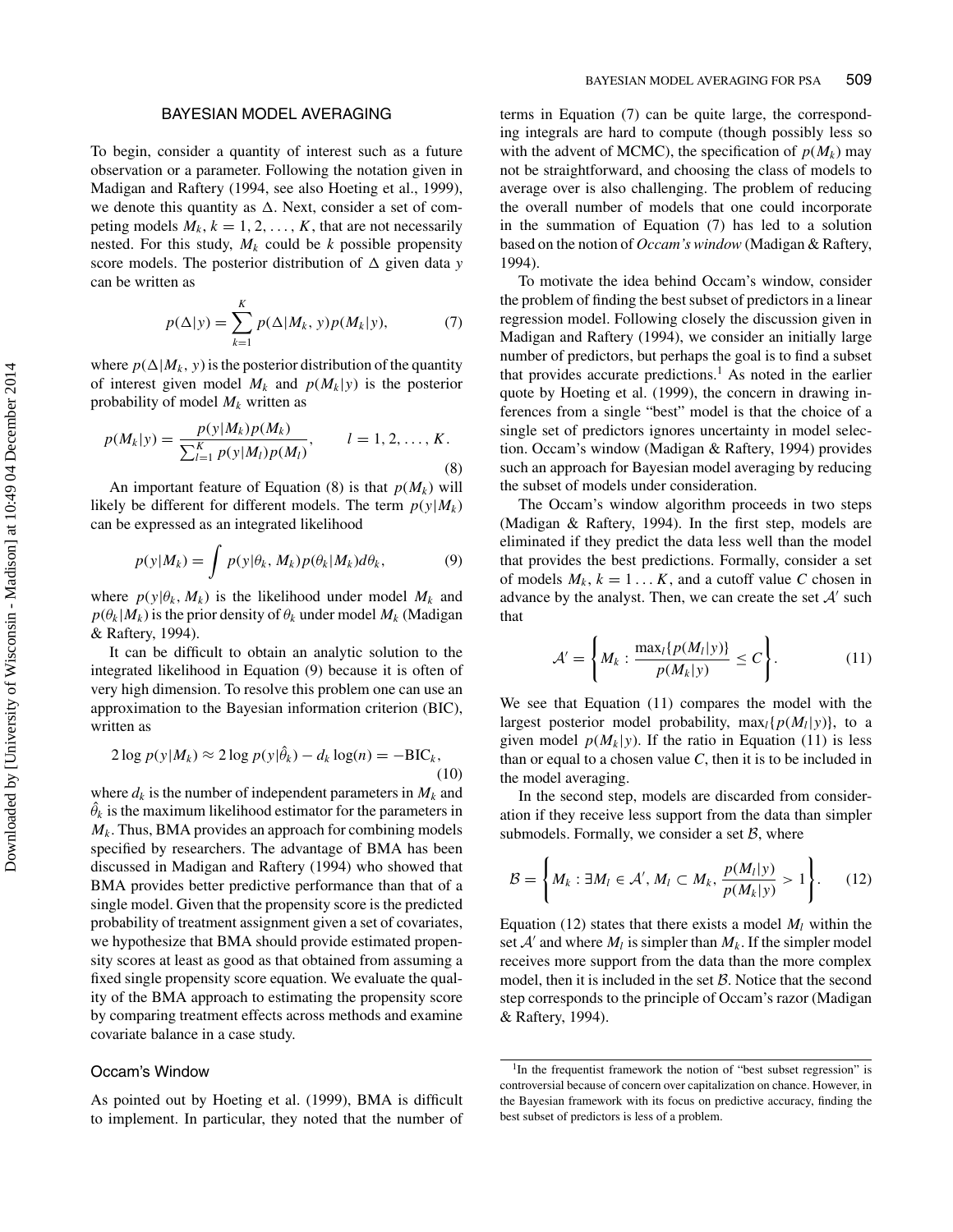With Step 1 and Step 2, the problem of Bayesian model averaging is simplified by replacing equation (7) with

$$
p(\Delta|y, \mathcal{A}) = \sum_{M_k \in \mathcal{A}} p(\Delta|M_k, y)p(M_k|y, \mathcal{A}), \tag{13}
$$

where  $A$  is the relative complement of  $A'$  and  $B$ . That is, the models under consideration for Bayesian model averaging are those that are in  $A'$  but not in  $B$ .

Madigan and Raftery (1994) then outlined the approach to choosing between two models to be considered for BMA. Specifically, now consider just two models  $M_1$  and  $M_0$ , where  $M<sub>0</sub>$  is the smaller of the two models. This could be the case where  $M_0$  contains fewer predictors than  $M_1$  in a regression analysis. If the log-posterior odds are positive, indicating support for  $M_0$ , then we reject  $M_1$ . If the log-posterior odds are large and negative, then we reject  $M_0$  in favor of  $M_1$ . Finally, if the log-posterior odd lies in between the preset criterion, then both models are retained.

### METHODS

An excellent and freely available open source program for Bayesian model averaging is the R package *BMA* (Raftery et al., 2009). We apply the Bayesian model averaging method utilized in the *BMA* program (Raftery et al., 2009) to obtain the model-averaged propensity score estimate, which uses maximum likelihood estimates to approximate posterior means of the selected models and then average them with posterior model probabilities as weights. This approach is referred to as *BMA-Approx* in this article. However, the *BMA* program cannot directly provide posterior samples of the propensity score, and so the uncertainty of propensity score cannot be incorporated into the outcome equation. Therefore, in this article, we propose a fully Bayesian MCMC methodology of Bayesian model averaging for propensity score analysis, accounting for both model uncertainty and parameter uncertainty in the propensity score model. For these two BMA approaches, both frequentist and Bayesian outcome models are examined. In addition, the two-step Bayesian propensity score approach developed by Kaplan and Chen (2012) is evaluated and compared with the BMAbased propensity score approaches. The R programs *MCMC logit* and *MCMCregress* within *MCMCpack* (Martin et al., 2010) are implemented to obtain posterior propensity score and treatment effect, respectively. Methods of implementation include propensity score stratification (e.g., Rosenbaum & Rubin, 1983, 1984), weighting (e.g., Hirano & Imbens, 2001; Lunceford & Davidian, 2004), optimal full matching (e.g., Hansen, 2004; Rosenbaum, 1989), and regression adjustment (e.g., Rubin, 1979; Schafer & Kang, 2008).

# Bayesian Model Averaging (BMA) Approaches to Propensity Score Analysis

For the BMA-Approx propensity score approach, we first estimate the propensity score using the "bic.glm" routine in the *BMA* package. Specifically, a weighted average of the approximate posterior mean estimates, with the posterior model probabilities as weights, is used to create the model-averaged propensity score estimates. Then, based on the propensity score estimates, the treatment effects are estimated in the outcome model via propensity score stratification, weighting, optimal full matching, and regression adjustment methods. The benefit of this BMA approach is that it accounts for the uncertainty in the selection of propensity score models and also the program runs very fast. However, the approximate BMA approach is limited in that each unit of analysis has only one estimated propensity score and thus the uncertainty of the propensity score itself is ignored in the treatment effect estimation. The posterior distribution of the propensity score cannot be directly obtained and has to be normally approximated using the posterior mean and standard deviation estimates provided by the *BMA* package.

To address the problem associated with ignoring uncertainty in the propensity score, we propose a fully MCMC Bayesian model averaging procedure within the propensity score framework. We refer to this approach as *BMA-MCMC* later. For our approach, we use the R software packages *BMA* (Raftery et al., 2009) and *MCMCpack* (Martin et al., 2010). We have found these programs the most flexible for our needs, but it is, of course, possible that our approach could be implemented using other existing programs, or through original R programming.

The detailed steps of our approach are as follows:

- Step 1: Select propensity score models (covariates) using the R program *BMA*. In some cases where a large quantity of models with small posterior model probabilities are selected, certain cumulative posterior model probabilities (e.g., top 50%, 70%, and 90%) can be used to limit the selected models to the most crucial ones.
- Step 2: Use the Bayesian logistic regression program *MCM-Clogit* within *MCMCpack* (Martin et al., 2010) to obtain the posterior distribution of the propensity score for each selected model. If prior research or expert opinion can be brought to bear on the process of selection into treatment, then priors in the Bayesian logit model can be specified in this step.
- Step 3: Sample from the posterior distribution of the propensity score in each model with the model's posterior probability as weight to get the final posterior distribution of the propensity score.
- Step 4: Based on each posterior draw of the propensity score, a treatment effect estimate and a variance estimate can be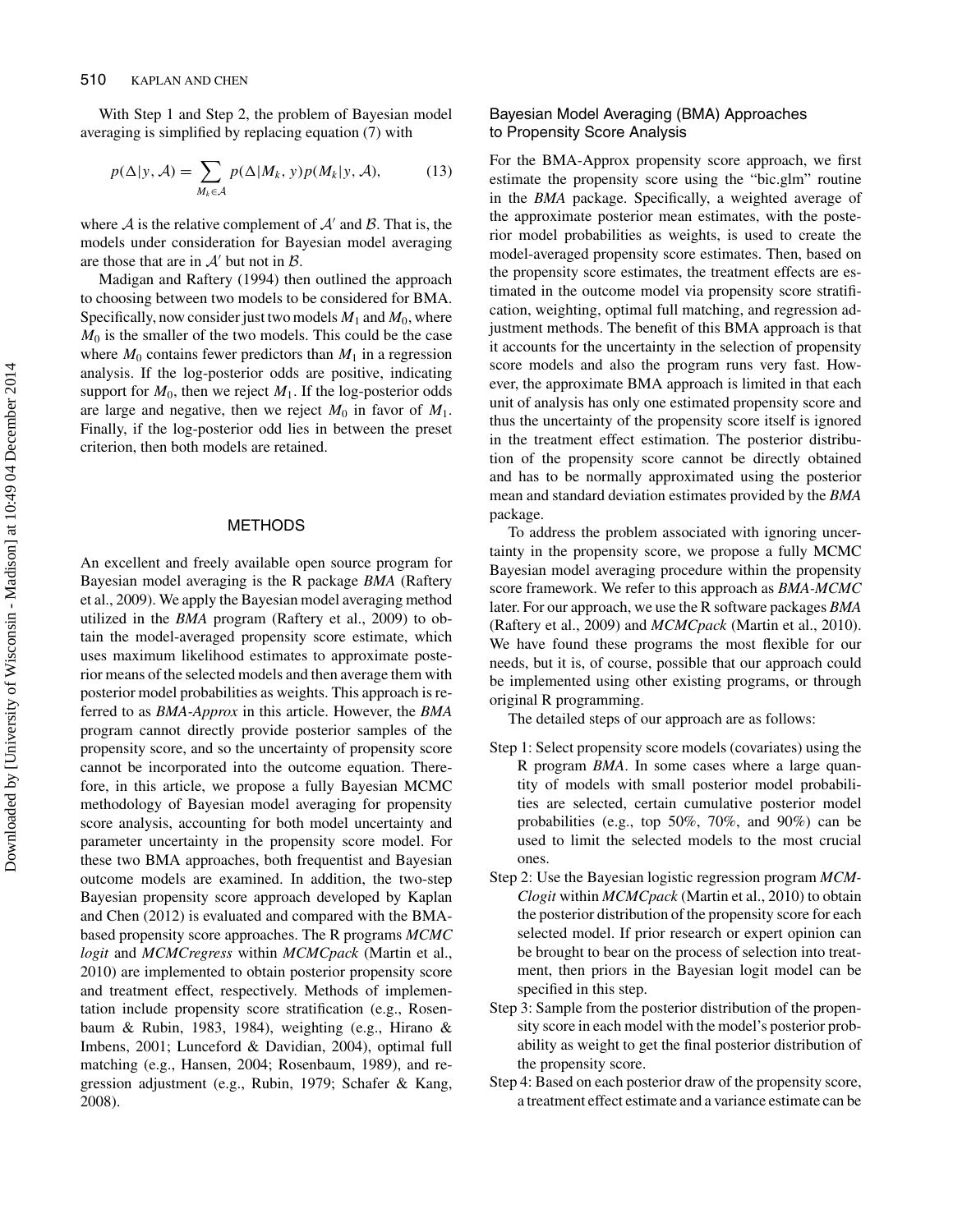produced through the outcome model via stratification, weighting, optimal full matching, or regression adjustment. In this study, there are 1,000 posterior draws of the propensity score and thus 1,000 treatment effect and variance estimates are obtained.

Step 5: The final treatment effect estimate and variance estimate can be calculated by Equation (3) and Equation (4), respectively, as proposed by Kaplan and Chen (2012).

## DESIGN OF SIMULATION STUDIES

We conduct two simulation studies to assess the performance of the two Bayesian model averaging approaches to covariate choice in propensity score analysis. In both simulation studies, data are generated with one continuous outcome, one binary treatment, and 10 covariates with different distributions. The details of our procedure are as follows:

1. Independently generate random variables  $x_1, x_2, \ldots, x_{10}$  as 10 covariates under sample size  $n = 200$ , such as

| $x_1 \sim N(0, 1)$                                | $x_6 \sim Bernoulli(0.3)$ |
|---------------------------------------------------|---------------------------|
| $x_2 \sim Poisson(2)$                             | $x_7 \sim N(-1, 3)$       |
| $x_3 \sim Bernoulli(0.5)$ $x_8 \sim N(2, 2)$      |                           |
| $x_4 \sim N(0, 2)$                                | $x_9 \sim N(1, 0.8)$      |
| $x_5 \sim Bernoulli(0.6)$ $x_{10} \sim N(2, 1)$ . |                           |

These distributions are chosen to imitate different types of covariates found in practice such as continuous variables, count data, and dichotomous (e.g., yes/no) variables.

2. Let  $x = (x_1, x_2, x_3, x_4, x_5, x_6, x_7, x_8, x_9, x_{10})'$  be the vector of covariates. Obtain the true propensity scores by the model

$$
e_i(x) = \frac{\exp(\alpha + \beta x_i)}{1 + \exp(\alpha + \beta x_i)},
$$
(14)

where the generating coefficients are  $\alpha = 0$  and  $\beta =$ (0*.*6*,* 0*.*1*,* −0*.*3*,* −0*.*4*,* 0*.*2*,* −0*.*3*,* −0*.*2*,* 0*.*2*,* 0*.*5*,* 0*.*3).

- 3. Calculate the treatment assignment vector *T* by comparing the propensity score  $e_i(x)$  with a random variable *Ui* generated from the *Uniform* (0*,* 1) distribution, where  $i = 1, \ldots, n$ . Assign  $T_i = 1$  if  $U_i \le e_i(x)$ ,  $T_i = 0$  otherwise.
- 4. Generate outcomes  $y_1, \ldots, y_n$  using the model

$$
y_i = \lambda x_i + \gamma T_i + \epsilon_i, \qquad (15)
$$

where *λ* = (0*.*2*,* 0*.*1*,* 0*.*2*,* −0*.*1*,* −0*.*2*,* 0*.*2*,* −0*.*2*,* 0*.*1,  $(0.2, 0.1)$ ,  $\epsilon \sim N(0, 1)$  and  $\gamma$  is the true treatment effect taking the value of 5.

- 5. Data =  $\{(y_i, x_i, T_i), i = 1, \ldots, n; n = 200\}.$
- 6. Replicate the aforementioned steps 200 times.

Note that Step 6 provides an evaluation of the frequentist properties of the proposed BMA propensity score methods. The issue of providing a frequentist evaluation of Bayesian methods in general is based on original ideas of Box (1980) and Rubin (1984) and was developed by Little (2006, 2011, 2013), who referred to the idea as *calibrated Bayes*.

In simulation Study 1, all 10 generating covariates are used in the propensity score estimation model for all the methods investigated in this article. Specifically, for the Bayesian model averaging approach using model-averaged propensity score estimates provided by the original *BMA* program, we evaluate the effects of Occam's window on the accuracy and precision of the treatment effect estimation. When Occam's window is on, the default value 20 in the *BMA* program is used as the maximum ratio for excluding models in Occam's window. When Occam's window is off, all the models are selected and used for obtaining the averaged propensity score estimates.

For the fully MCMC Bayesian model averaging propensity score approach, three different cumulative posterior model probabilities (50%, 70%, and 90%) are adopted to investigate whether the number and quality of the selected models affect the treatment effect estimation. Also, both noninformative and informative prior distributions are utilized in the propensity score model at Step 2, where the generating coefficients in the propensity score model are used as informative hyperparameters for the prior distributions.

In simulation Study 2, only 8 out of 10 generating covariates are included in the propensity score model to examine the performance of the proposed Bayesian model averaging methods when the propensity score model is misspecified. The covariates  $x_9$  and  $x_{10}$  are excluded for the propensity score estimation. For the sake of brevity, we only explore the BMA-MCMC approach for models with the top 50% cumulative posterior model probabilities and with noninformative priors.

## RESULTS OF SIMULATION STUDY 1

With the exception of a small number of cases described later, all models showed convergence of the Gibbs sampler based on inspection of trace and density plots. Table 1 shows that, overall, Occam's window does not influence treatment effect estimation for the approximate Bayesian model averaging approach. The proposed fully Bayesian model averaged propensity score methods perform similarly when the models with the top 50%, 70%, or 90% cumulative posterior model probabilities are used for propensity score estimation. In other words, these findings indicate that models using the top 50% cumulative posterior model probabilities contribute the most to the parameter estimation and bias reduction.<sup>2</sup>

<sup>2</sup>For this article, we are not computing a percentage under-or over estimation to represent "bias". We are simply comparing the obtained treatment effects from the simulations with the true parameter value.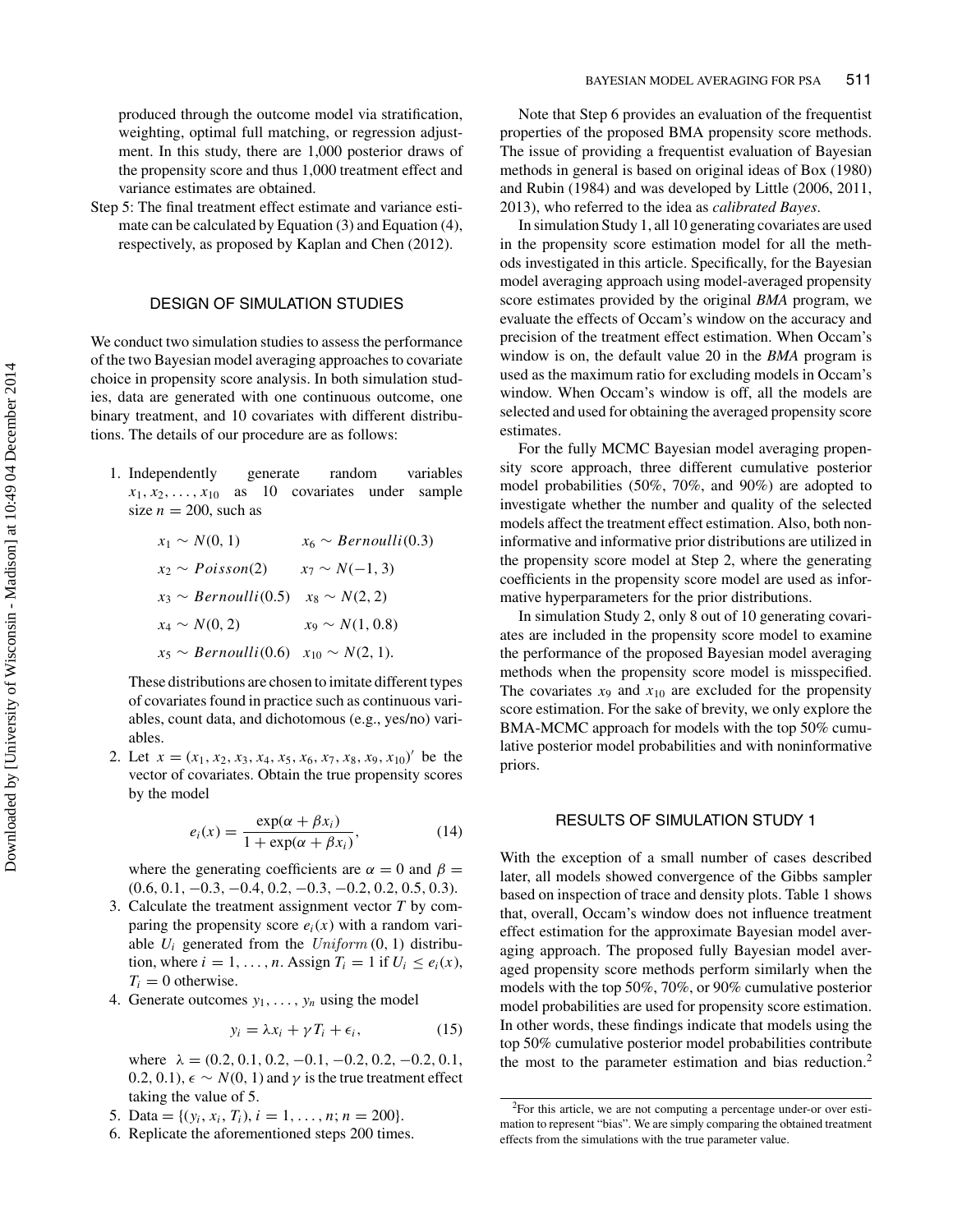| BMA-Approx+OLS<br>Occam's window on | 4.93(.19)/.23(.03) | 4.98(.18)/.21(.02) |                    |                    |
|-------------------------------------|--------------------|--------------------|--------------------|--------------------|
|                                     |                    |                    |                    |                    |
|                                     |                    |                    | 4.99(.17)/.20(.01) | 4.92(.21)/.18(.01) |
| Occam's window off                  | 4.94(.20)/.23(.03) | 4.99(.17)/.21(.02) | 4.99(.17)/.20(.01) | 4.91(.21)/.18(.01) |
| BMA-Approx+Bayes                    |                    |                    |                    |                    |
| Occam's window on                   | 4.93(.19)/.23(.03) | 4.99(.18)/.21(.02) | 4.99(.17)/.19(.01) | NA.                |
| Occam's window off                  | 4.93(.20)/.23(.03) | 4.99(.18)/.21(.02) | 4.99(.17)/.19(.01) | NA                 |
| <b>BMA-MCMC+OLS</b>                 |                    |                    |                    |                    |
| (Noninformative)                    |                    |                    |                    |                    |
| Top $50\%$                          | 4.89(.19)/.25(.04) | 4.92(.17)/.24(.02) | 4.93(.17)/.21(.02) | 4.99(.24)/.25(.06) |
| Top $70\%$                          | 4.88(.18)/.26(.04) | 4.92(.17)/.24(.02) | 4.93(.17)/.22(.02) | 4.97(.23)/.25(.06) |
| Top $90\%$                          | 4.88(.18)/.26(.04) | 4.92(.17)/.24(.02) | 4.92(.17)/.22(.02) | 4.97(.23)/.25(.06) |
| BMA-MCMC+Bayes                      |                    |                    |                    |                    |
| (Noninformative, 50%)               | 4.88(.18)/.25(.04) | 4.93(.17)/.24(.02) | 4.93(.17)/.21(.02) | NA                 |
| <b>BMA-MCMC+OLS</b>                 |                    |                    |                    |                    |
| (Informative)                       |                    |                    |                    |                    |
| Top $50\%$                          | 4.89(.18)/.26(.04) | 4.93(.17)/.24(.02) | 4.93(.17)/.22(.02) | 4.98(.23)/.25(.06) |
| Top 70%                             | 4.88(.18)/.26(.04) | 4.92(.17)/.24(.02) | 4.93(.17)/.22(.02) | 4.97(.23)/.25(.06) |
| Top $90\%$                          | 4.88(.18)/.26(.04) | 4.92(.17)/.24(.02) | 4.92(.17)/.22(.02) | 4.97(.23)/.25(.06) |
| Two-step BPSA                       | 4.88(.18)/.26(.04) | 4.93(.17)/.25(.02) | 4.93(.17)/.22(.02) | NA                 |

TABLE 1 Treatment (Trt) Effect and Standard Error (SE) Estimates in Simulation Study 1 (Avg. Trt Effect(SD of Trt Effect Estimates)/Avg. SE(SD of SE Estimates))

*Note.* The Bayesian propensity score weighting approach with Bayesian outcome model is not discussed here due to the absence of Bayesian weighted regression in the propensity score literature. BPSA = Bayesian propensity score analysis; BMA-Approx+OLS = Approximate Bayesian model averaging with ordinary least squares outcome model; BMA-Approx+Bayes = Approximate Bayesian model averaging with Bayesian outcome model; BMA-MCMC+OLS = Fully Bayesian model averaging with OLS outcome model; BMA-MCMC+Bayes = Fully Bayesian model averaging with Bayesian outcome model.

Priors on the propensity score model parameters have little impact on the treatment effect estimation, but it is important to point out that this finding could be due to the particular choice of priors in this study.

Among all the methods examined, the proposed BMA-MCMC approach based on models using the top 50% cumulative posterior model probabilities provides slightly less biased treatment effect estimate and the more accurate uncertainty estimate for the weighting approach. On average, BMA-Approx provides slightly less biased treatment effect estimates. However, BMA-Approx slightly underestimates the uncertainty in the treatment effect for the weighting method (0.18 vs. 0.21 and 0.18 vs. 0.24, respectively). The proposed BMA-MCMC approach overall produces larger uncertainty estimates as expected, but it tends to overestimate the variation. This might be due to the small number of replications in the simulation study. When we increased the number of data replications to 500 for the BMA-MCMC propensity score model with the ordinary least squares (OLS) outcome model, the treatment effect and uncertainty estimates were very similar to the results with 200 data replications. The R code for simulation study 1 is available upon request.

## RESULTS OF SIMULATION STUDY 2

From Table 2, we observe that all of the Bayesian propensity score methods are quite robust to the misspecification of propensity score model. Specifically, the BMA-Approx approach provides slightly less biased estimates for optimal full matching and weighting methods, whereas the BMA-MCMC approach offers somewhat better treatment effect estimate for the weighting method. In terms of the uncertainty estimates, the BMA-Approx slightly underestimates the variation in the treatment effect. Out of all the Bayesian methods investigated, the proposed BMA-MCMC approach under weighting and the BMA-Approx approach under optimal matching offer the closest standard error estimates to the approximately true uncertainty (0.24 vs. 0.23 and 0.20 vs. 0.19, respectively). The R code for simulation Study 2 is also available upon request.

#### DESIGN OF THE CASE STUDY

In order to further investigate the properties of the proposed BMA procedures for propensity score analysis, we conducted a case study using real data from the Early Childhood Longitudinal Study Kindergarten cohort of 1998 (ECLS-K; National Center for Education Statistics, 2001). The sampled children attended either full-day or part-day kindergarten programs and had diverse socioeconomic and racial/ethnic backgrounds. Also, a number of variables assessing early childhood (pre-K) experiences were collected in the ECLS-K, thus propensity score approaches can be fruitfully applied. This article investigates the treatment effect of full-day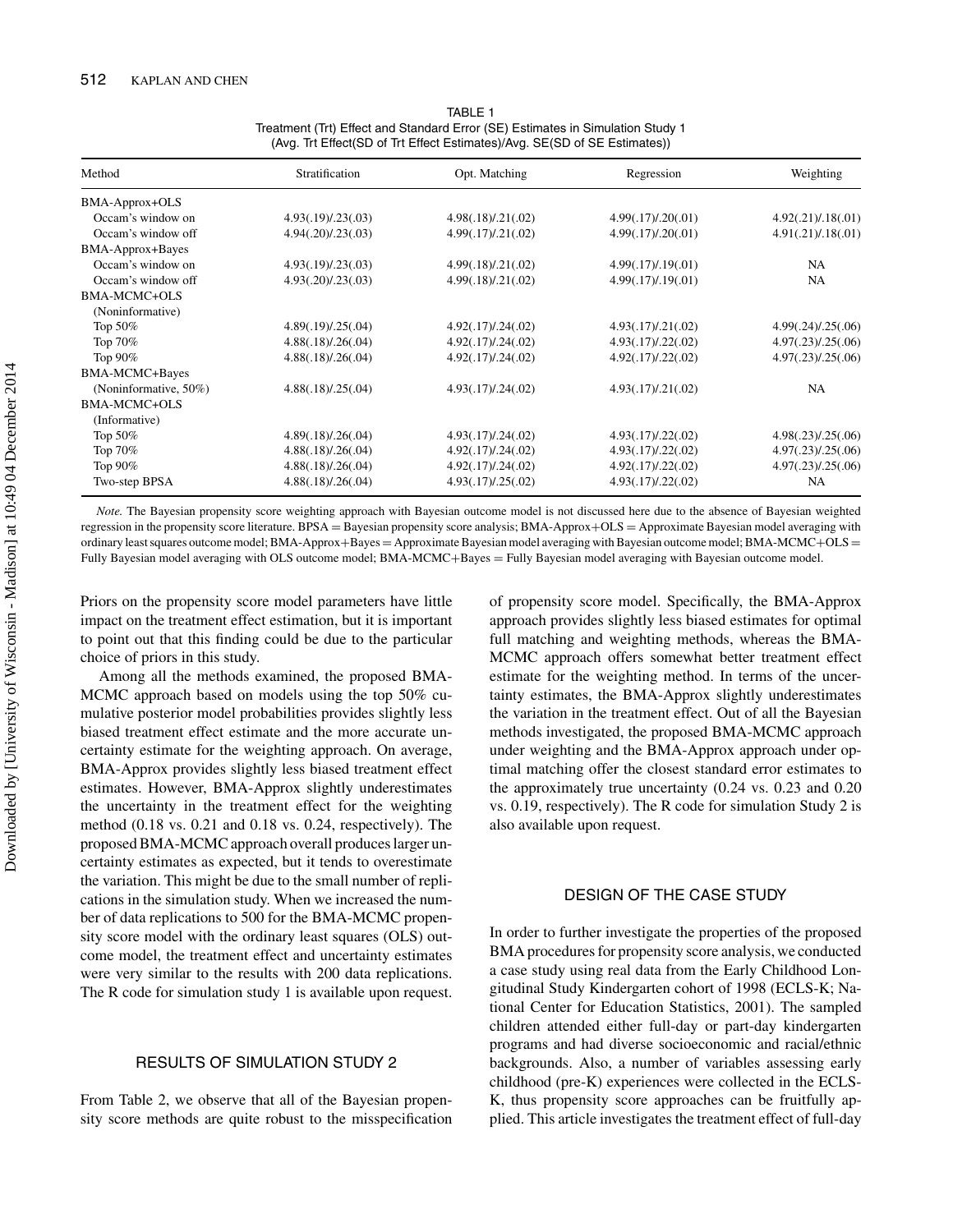| TABLE 2                                                                        |
|--------------------------------------------------------------------------------|
| Treatment (Trt) Effect and Standard Error (SE) Estimates in Simulation Study 2 |
| (Avg. Trt Effect(SD of Trt Effect Estimates)/Avg. SE(SD of SE Estimates))      |

| Method            | Stratification     | Opt. Matching      | Regression         | Weighting          |
|-------------------|--------------------|--------------------|--------------------|--------------------|
| BMA-Approx+OLS    | 4.95(.19)/.22(.03) | 4.99(.19)/.20(.02) | 5.01(.17)/.19(.01) | 4.95(.21)/.18(.01) |
| BMA-Approx+Bayes  | 4.95(.19)/.22(.03) | 5.00(.19)/.21(.02) | 5.01(.17)/.19(.01) | NA                 |
| BMA-MCMC+OLS      |                    |                    |                    |                    |
| (Noninf, $50\%$ ) | 4.91(.18)/.24(.03) | 4.95(.17)/.23(.02) | 4.96(.17)/.20(.02) | 5.00(.23)/.24(.06) |
| BMA-MCMC+Bayes    |                    |                    |                    |                    |
| (Noninf, $50\%$ ) | 4.91(.18)/.23(.03) | 4.96(.18)/.23(.02) | 4.96(.17)/.20(.02) | NA                 |
| Two-step BPSA     | 4.92(.18)/.24(.03) | 4.96(.17)/.23(.02) | 4.97(.17)/.20(.02) | NA                 |

*Note.* BPSA = Bayesian propensity score analysis; BMA-Approx+OLS = Approximate Bayesian model averaging with ordinary least squares outcome model; BMA-Approx+Bayes = Approximate Bayesian model averaging with Bayesian outcome model; BMA-MCMC+OLS = Fully Bayesian model averaging with OLS outcome model; BMA-MCMC+Bayes = Fully Bayesian model averaging with Bayesian outcome model.

versus part-day kindergarten attendance on children's reading achievement at the end of 1998 fall kindergarten.

A sample of 1,000 children were randomly selected proportional to the number of children in full-day or part-day kindergarten in the population. This resulted in 538 children in full-day programs and 462 children in part-day programs. Fourteen covariates were chosen for estimating the propensity scores, including gender, race, mother's employment status, child's age at kindergarten entry, child's age at first nonparental care, primary type of nonparental care, both parent language to child, number of siblings, family composition, mother's employment between child's birth and kindergarten, number of nonparental care arrangements (pre-K), social economic status, parent's expectation of child's degree, and how often parent reads to child. Missing data were handled via the multivariate imputation by chained equations using the R function mice in the *mice* package (Van Buuren & Groothuis-Oudshoorn, 2011) with one iteration. The diagnostics were performed as default and the chains converged.

Similar to the first simulation study, we examine the effects of Occam's window on the accuracy and precision of the treatment effect estimation for the approximate Bayesian model averaging propensity score approach. When Occam's window is on, the default value 20 in the *BMA* program is utilized as the maximum ratio for excluding models in Occam's window, and this yields four selected models with the posterior model probabilities 0.31, 0.29, 0.23, and 0.17, respectively. When Occam's window is off, there are 184 models being selected and used for obtaining the model averaged propensity score estimates. For the BMA-MCMC approach, we utilize all four selected models when Occam's window is on. Here, however, we do not examine the BMA-MCMC approach when Occam's window is off because there are 184 selected models in total and the estimation of the Bayesian logit models encounter problems for many models with small posterior model probabilities that include very few variables. In this case, certain cumulative posterior model probabilities (e.g., top 50%) can be used to restrict the selected models to the most predictive ones or Occam's window can stay open.

#### Covariate Balance

For this case study, we also examine the covariate balance performance of the Bayesian model averaging approaches. The continuous covariates and categorical covariates are evaluated separately. The balance indices used in this study are the standardized mean/proportion difference (Cohen's *d*; Cohen 1988) and variance ratio for each continuous covariate/each level of categorical covariates between treatment group and control group. Specifically, the standardized mean difference for a continuous covariate is obtained by

$$
B_1 = (\bar{x}_t - \bar{x}_c) / \sqrt{(s_t^2 + s_c^2)/2},\tag{16}
$$

where  $\bar{x}_t$  and  $\bar{x}_c$  are the sample mean of each covariate in treatment and control groups, respectively, and  $s_t^2$  and  $s_c^2$  are corresponding sample variances. The variance ratio for a continuous covariate,  $R_1$ , is defined as  $s_t^2/s_c^2$ . All the categorical covariates are dummy coded. Then for each categorical level, we evaluate the standardized difference in proportions between different treatment conditions, consistent with Harder, Stuart and Anthony (2010). The standardized proportion difference is calculated by

$$
B_2 = (\hat{p}_t - \hat{p}_c) / \sqrt{[\hat{p}_t(1 - \hat{p}_t) + \hat{p}_c(1 - \hat{p}_c)]/2},\qquad(17)
$$

where  $\hat{p}_t$  and  $\hat{p}_c$  are proportions of participants in the treatment group and control group, respectively, for a specific level of categorical covariates. The variance ratio for a certain categorical level,  $R_2$ , is calculated by  $\hat{p}_t(1 - \hat{p}_t)/\hat{p}_c(1 - \hat{p}_c)$ .

In addition to the aforementioned point estimates, the BMA-MCMC approach provides the 95% posterior probability intervals (*PPI* ) of the standardized mean/proportion difference and the 95% PPI of the variance ratio based on the posterior distribution of the propensity score parameters. For each posterior propensity score drawn from the posterior distribution, we can obtain a point estimate of each balance index. As we have 1,000 posterior draws of the propensity score, a distribution of the balance index with 1,000 points can be obtained and the mean of this posterior distribution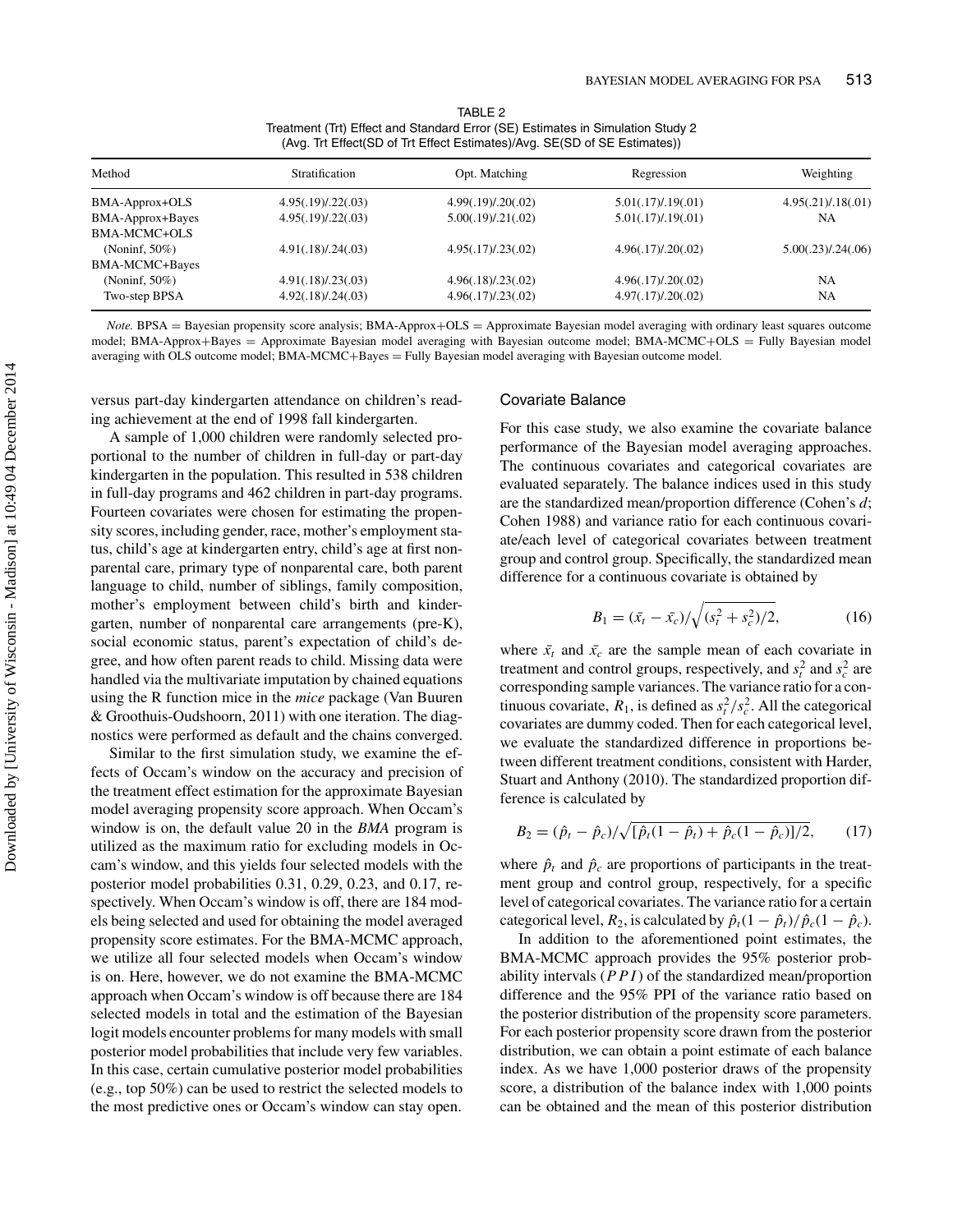provides the point estimate of the covariate balance and the 2.5 and 97.5 percentiles to form the corresponding 95% PPI.

Note that the optimal full matching method matches subjects as fine as possible to minimize the total distance among all the matched strata. Optimal full matching yields more than 300 optimal strata in our case study, many of which have only one subject in the treatment group or in the control group such that the calculation of covariate variance within each stratum becomes infeasible. Also, it is hard to obtain covariate variance for treatment group and control group, respectively, in the regression adjustment method where the posterior propensity scores are utilized as a covariate in the outcome model. So we use the unadjusted covariate variances in the treatment group and in the control group to calculate Cohen's *d* for the optimal matching and regression adjustment methods and do not show the variance ratio for these two methods.

### Prediction of the Propensity Score

This case study also assessed the predictive performance of the two Bayesian model averaging propensity score approaches and compared them with the Bayesian propensity score approach with a single propensity score equation. As we are interested in the prediction of the propensity score for a binary treatment scenario, that is, the predicted probability of being in the full-day kindergarten, we adopted the *Brier score* (Brier, 1950) to evaluate the quality of the predicted posterior propensity scores. The Brier score has been used to evaluate the predictive performance of Bayesian model averaging in the context of binary responses (Yeung, Bumgarner & Raftery, 2005). The literature on Bayesian model averaging suggests that predictive performance under Bayesian model averaging should be better than prediction obtatined under any single model (Madigan & Raftery, 1994).

In this study, we first randomly split the data set into two halves, one training data set and one testing data set. The propensity score model parameters are estimated using the training data set and then the predicted posterior propensity scores are obtained based on the testing data set and the estimated propensity score model parameters. The posterior mean of the predictive propensity scores for each student is denoted as  $p_i$ . Let  $T_i$  denote the treatment selection, half-day or full-day kindergarten program, for student  $i$ , where  $T_i$  = 0 or 1. Then the Brier score is defined as  $\sum_{i=1}^{n} (T_i - p_i)^2$ , which is the sum of squares of the differences between the treatment selection and the predicted probability over *n* students. The smaller the model's Brier score across competing models, the better prediction the model makes. To account for the randomness of data splitting, we randomly split the data set into two equal halves 100 times and then take the average of the Brier score across 100 data splittings for the models investigated here.

## RESULTS OF THE CASE STUDY

We conducted a Bayesian regression with the full-day or half-day kindergarten selection as the only predictor for children's reading achievement in the fall kindergarten and obtained the unadjusted treatment effect 1.74 with standard error 0.77. This result serves as a "negative benchmark" to check whether the propensity score approaches investigated in this study adjust the bias due to self-selection of the treatment conditions. For comparison purposes, we also fit a Bayesian covariate-adjusted regression with the full-day or half-day kindergarten selection and all the 14 covariates as predictors. The treatment effect estimate is 2.30 with standard error 0.72.

The treatment effect and standard error estimates of the case study shown in Table 3 indicate that all the propensity score methods adjusted the selection bias to some extent. Bayesian model averaging approaches provide results comparable to other propensity score approaches. The effects of Occam's window vary across different propensity score methods. Turning Occam's window on or off does not unduly influence treatment effect estimation for stratification, weighting, and regression adjustment. However, turning Occam's window on or off does slightly affect the treatment effect estimates under the optimal full matching method. In addition, using OLS or Bayesian outcome models has little impact on treatment effect estimation. The R code for the BMA-Approx and BMA-MCMC propensity score analyses for the case study is available upon request.

The covariate balance results of the case study are presented in Table 4. Overall, the average absolute standardized mean/proportion differences across all the covariates are within the ideal range  $(\pm 0.1)$  standard deviation) for all the investigated propensity score approaches, indicating that the propensity score adjustments effectively reduced the selection bias in the covariates. Bayesian model averaging approaches provide comparably good covariate balance compared to the two-step Bayesian propensity score approach without model averaging. According to the balance criteria presented in Rubin (2001), the average variance ratios in the treatment group and control group across all the covariates fall in the acceptable range (between 1/2 and 2) for all the examined propensity score approaches. The average variance ratios for all the examined Bayesian approaches are in the desirable range (between 4/5 and 5/4).

In addition to the mean estimates, the BMA-MCMC approach and the two-step Bayesian propensity score approach also offer the 95% posterior probability intervals of the balance indices (Cohen's *d* and variance ratio here) so that the variation in the estimated balance indices can be captured. For instance, although the mean Cohen's *d* estimates of the Bayesian propensity score approaches are quite similar for stratification, optimal matching, regression, and weighting, the 95% posterior probability intervals of the Cohen's *d* and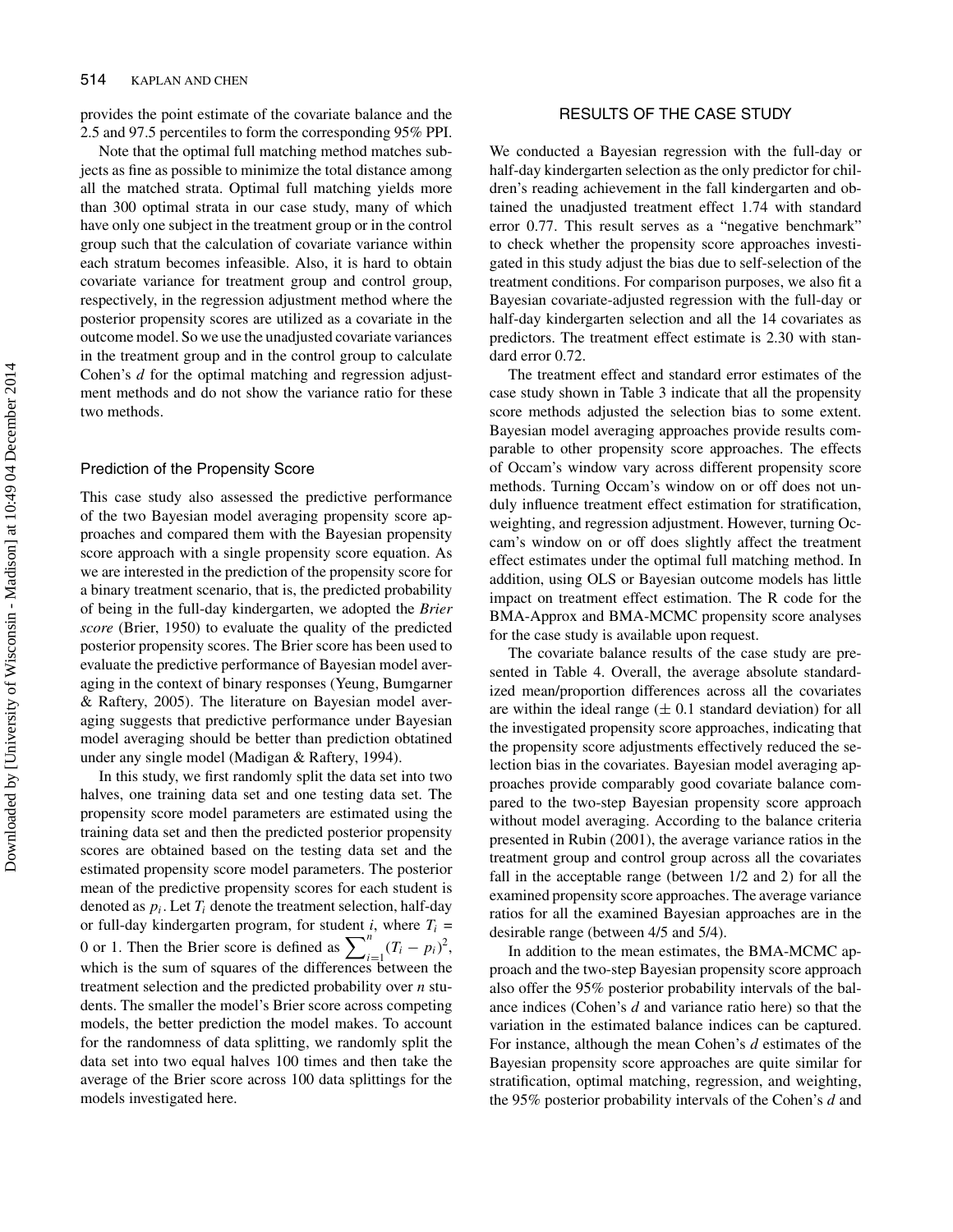| Method                              | Stratification | Opt. Matching | Regression | Weighting |  |
|-------------------------------------|----------------|---------------|------------|-----------|--|
| Propensity score methods            |                |               |            |           |  |
| BMA-Approx+Bayes                    |                |               |            |           |  |
| Occam's window on                   | 2.23(.75)      | 2.56(.86)     | 2.51(.78)  | NA.       |  |
| Occam's window off                  | 2.23(.75)      | 2.52(.83)     | 2.51(.78)  | NA        |  |
| BMA-Approx+OLS                      |                |               |            |           |  |
| Occam's window on                   | 2.25(.78)      | 2.55(.83)     | 2.51(.79)  | 2.52(.76) |  |
| Occam's window off                  | 2.25(.78)      | 2.48(.86)     | 2.51(.79)  | 2.52(.76) |  |
| BMA-MCMC+Bayes                      |                |               |            |           |  |
| Occam's window on                   | 2.08(.81)      | 2.42(.87)     | 2.47(.81)  | <b>NA</b> |  |
| BMA-MCMC+OLS                        |                |               |            |           |  |
| Occam's window on                   | 2.09(.84)      | 2.42(.86)     | 2.47(.82)  | 2.57(.84) |  |
| Two-step BPSA                       | 2.02(.83)      | 2.22(.95)     | 2.23(.84)  | NA        |  |
| Other methods                       | Estimate(S.E.) |               |            |           |  |
| Bayes unadjusted regression         | 1.74(.77)      |               |            |           |  |
| Bayes covariate-adjusted regression | 2.30(.72)      |               |            |           |  |
|                                     |                |               |            |           |  |

TABLE 3 Treatment Effect (Trt) and Standard Error (SE) Estimates in the Case Study (Trt(SE))

*Note.* BPSA = Bayesian propensity score analysis; BMA-Approx+OLS = Approximate Bayesian model averaging with ordinary least squares outcome model; BMA-Approx+Bayes = Approximate Bayesian model averaging with Bayesian outcome model; BMA-MCMC+OLS = Fully Bayesian model averaging with OLS outcome model; BMA-MCMC+Bayes = Fully Bayesian model averaging with Bayesian outcome model.

variance ratio for the weighting method are wider than the intervals for stratification, optimal matching, and regression methods, implying more uncertainty in the estimation of balance indices for the weighting method.

In terms of the predictive performance, across 100 data splittings, the average Brier Scores of the BMA-Approx approach and the BMA-MCMC approach are 121.83 and 121.84, respectively, whereas the average Brier Score of the two-step Bayesian propensity score approach with a single propensity score equation is 122.34. Thus, as theoretically expected, both Bayesian model averaging propensity score approaches showed advantage in the prediction of the propensity score compared with the Bayesian propensity score approach that ignored model uncertainty. The R code for the covariate balance check and the predictive performance check of the case study are available upon request.

#### SUMMARY AND CONCLUSION

The purpose of this article is to provide a Bayesian model averaging approach within the propensity score framework. In particular, we propose a fully Bayesian approach to propensity score analysis to account for uncertainty in the propensity score model itself. In this sense, our fully Bayesian model averaging approach addresses the problem of covariate choice as a problem of model choice and directly recognizes that

TABLE 4 Average Absolute Standardized Mean/Proportion Difference (Cohen's *d*) and Variance Ratio Between Treatment and Control Group Across All Covariates in the Case Study

| Method                    | Stratification | Opt. Matching | Regression   | Weighting    |
|---------------------------|----------------|---------------|--------------|--------------|
| BMA-Approx. approach      |                |               |              |              |
| Cohen's $d$               | 0.06           | 0.05          | 0.05         | 0.09         |
| Variance ratio            | 1.01           |               |              | 0.82         |
| BMA-MCMC approach         |                |               |              |              |
| Cohen's $d$               | 0.07           | 0.06          | 0.06         | 0.10         |
| 95% PPI of Cohen's $d$    | (0.06, 0.09)   | (0.05, 0.07)  | (0.05, 0.07) | (0.06, 0.15) |
| Variance ratio            | 1.01           |               |              | 1.01         |
| 95% PPI of variance ratio | (0.96, 1.07)   |               |              | (0.61, 1.93) |
| Two-step BPSA             |                |               |              |              |
| Cohen's $d$               | 0.05           | 0.05          | 0.04         | 0.08         |
| 95% PPI of Cohen's d      | (0.04, 0.07)   | (0.04, 0.07)  | (0.03, 0.06) | (0.05, 0.12) |
| Variance ratio            | 1.00           |               |              | 1.00         |
| 95% PPI of variance ratio | (0.95, 1.06)   |               |              | (0.52, 2.13) |

*Note.* The adjusted variances in the treatment group and in the control group are not available for the optimal full matching and regression adjustment. Therefore, the Cohen's *d* for these two methods are calculated based on the unadjusted variances and the variance ratios of these two methods are not shown. PPI = Posterior probability interval.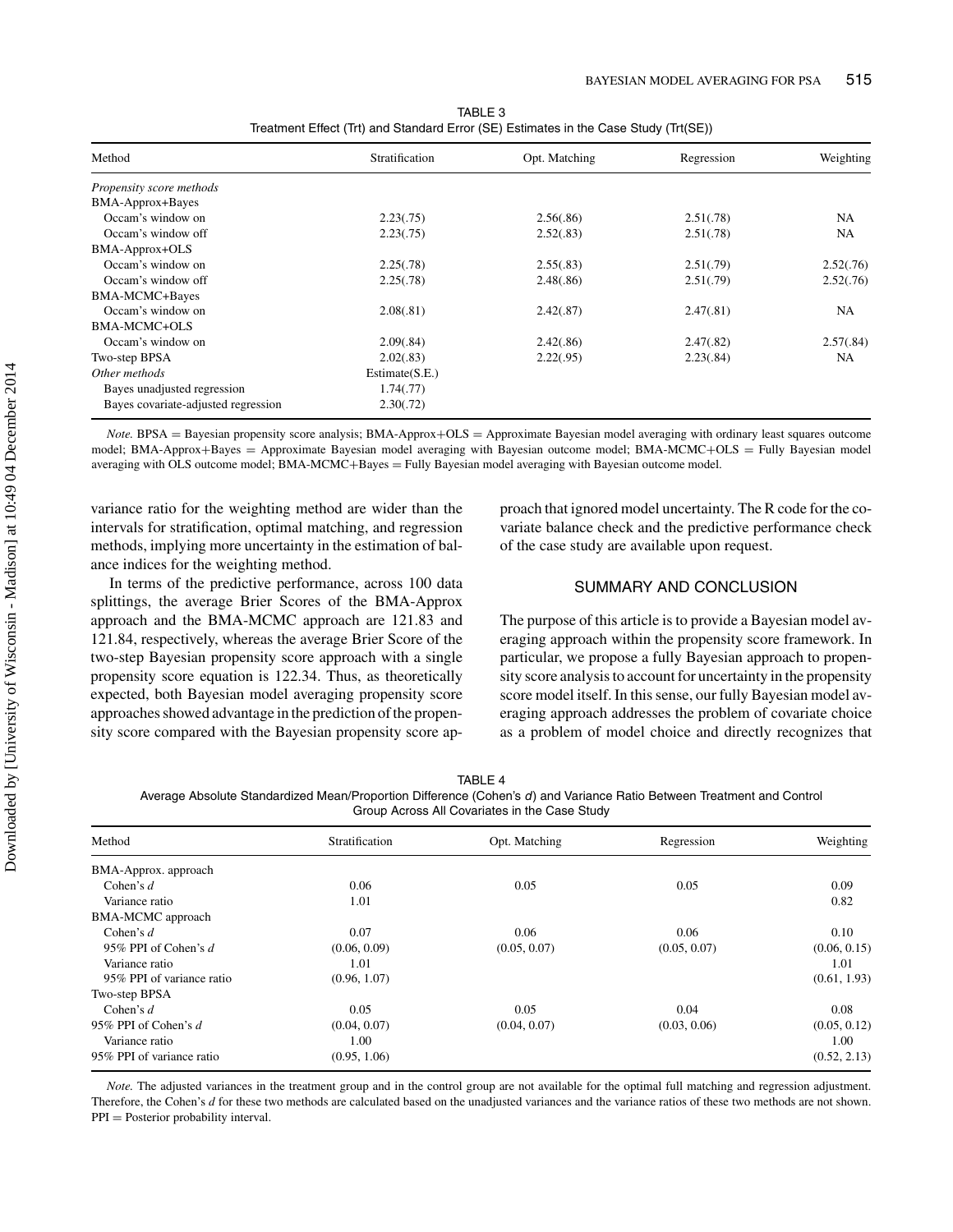such uncertainty needs to be accounted for in the creation of the propensity score.

To sum up, our simulation studies reveal that both Bayesian model averaging propensity score methods perform similarly when models/covariates using the top 50%, 70%, or 90% cumulative posterior model probabilities are used for propensity score estimation. For this study, priors on the propensity score model parameters were shown to have little impact on the treatment effect estimation. This might not always hold true, particularly in the case where high precision is placed on poorly elicited prior values or in the case of noninformative priors in the context of small sample size problems. Our new BMA-MCMC approach using models that have the top 50% cumulative posterior model probabilities provides slightly less biased treatment effect estimates for the weighting approach compared with the BMA-Approx approach. Our proposed BMA-MCMC approach overall produces somewhat larger uncertainty estimates as expected, but it tends to overestimate the variation. As noted earlier, we increased the number of data replications to 500 for the BMA-MCMC propensity score model with the frequentist ordinary least squares outcome model, but the treatment effect and uncertainty estimates are very similar to the results with 200 data replications. This slight overestimation in uncertainty has been observed in other Bayesian research (e.g., Yuan & MacKinnon, 2009) and might be because the simulation studies follow the frequentist framework, thus favoring a frequentist outcome.

With regard to omitted variables in the propensity score equation, we found that all propensity score methods were robust to misspecification of the propensity score model. Although differences are small, the BMA-Approx approach provides the least biased estimates for optimal full matching and regression adjustment methods, whereas the BMA-MCMC approach offers the best treatment effect estimate for the weighting method. In terms of the uncertainty estimates, the BMA-Approx under the weighting approach underestimates the variation in the treatment effect. Out of all the Bayesian methods investigated, our proposed BMA-MCMC weighting approach and the BMA-Approx under optimal matching approach offer the closest standard error estimates to the approximately true uncertainty.

We also conducted a real-data study, where the ECLS-K data set is used for examining the recovery of the treatment effect estimates in the quasi-experiment via different propensity score methods. In addition, the effects of Occam's window on the treatment effect estimates are evaluated. Results reveal that the impact of Occam's window varies slightly across different propensity score methods, but overall, Bayesian model averaging propensity score approaches perform well and are comparable to other propensity score approaches and some other bias-reduction methods such as covariate-adjusted regression. The proposed Bayesian model averaging approaches also provide good covariate balance and better prediction of the propensity score compared with the Bayesian approach that ignores model uncertainty.

A number of open questions remain that were beyond the scope of this article to explore. In particular, we chose either accurate priors (based on the generating coefficients of the propensity score model) or noninformative priors based on the uniform distribution. It would be important to explore the sensitivity of our results to other choices of priors—particularly the case where priors are poorly elicited. This would reflect the case of demonstrating relative certainty around incorrect prior values. Our simulations and case study were also examined under simple default conditions regarding the width of Occam's window. Here too it would be important to explore the sensitivity of our approach to widely varying choices of the width of Occam's window. Finally, future studies should examime the case where all models have small posterior model probabilities. A question that can be raised is whether Bayesian model averaging in the case of small posterior model probabilities still provides improved posterior prediction compared with the use of any one model.

To conclude, this article addresses covariate selection in propensity score analysis as a problem of model selection. From a Bayesian perspective, the problem of model selection is a problem of model uncertainty. At present, the main approach to addressing model uncertainty in Bayesian inference is through Bayesian model averaging. Thus, our article accomplishes two goals. First, we provide an extension of Kaplan and Chen's (2012) two-step propensity score approach by addressing the problem of model selection from a Bayesian standpoint. Second, we provide a new fully Bayesian approach to model averaging within the propensity score context and compare it with an existing approximate approach to Bayesian model averaging. Overall, the differences are slight, and so choosing either the BMA-Approx approach or the BMA-MCMC approach are not likely to dramatically affect subsequent inferences. To conclude, we offer a Bayesian propensity score analysis that accounts fully for model and parameter uncertainty and can be adopted by those who wish to do causal inference within the Bayesian paradigm.

## FUNDING

The research reported in this article was supported by the Institute of Education Sciences, U.S. Department of Education, through Grant R305D110001 to the University of Wisconsin–Madison. The opinions expressed are those of the authors and do not necessarily represent views of the Institute or the U.S. Department of Education.

#### **REFERENCES**

An, W. H. (2010). Bayesian propensity score estimators: Incorporating uncertainties in propensity scores into causal inference. *Sociological Methodology*, *40*, 151–189.